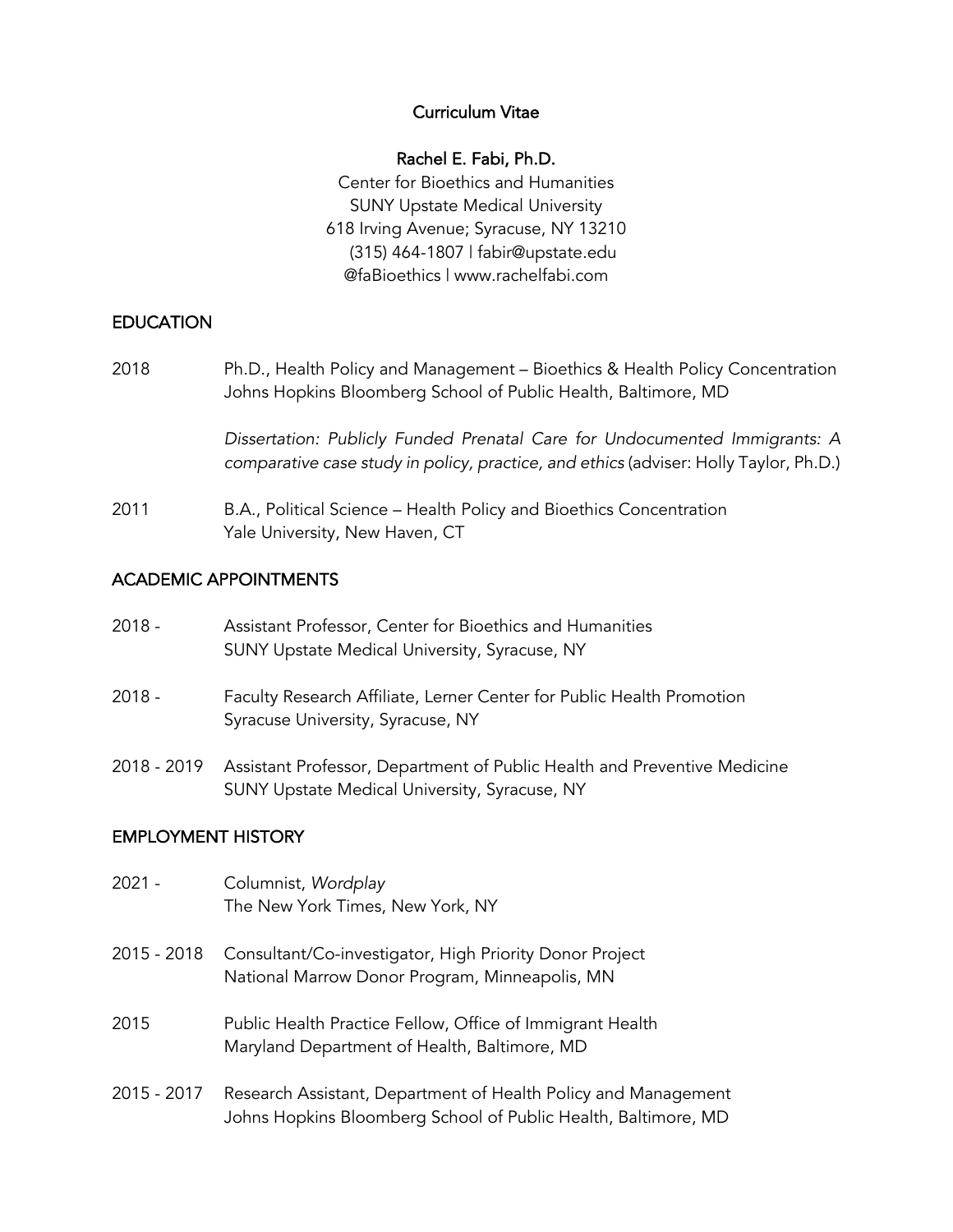- 2014 2015 Graduate Researcher The Hastings Center, Garrison, NY
- 2013 2018 Research Assistant, Johns Hopkins Berman Institute of Bioethics Johns Hopkins University, Baltimore, MD
- 2011 2013 Secondary Math Teacher, Teach For America North Bolivar School District, Shelby, MS

## PUBLICATIONS (peer-reviewed journal articles)

- 1. Crane, J., Fabi, R., Pacia, D., Neuhaus, C., Berlinger, N. (under review). Covid Vaccine Roll-Out at Federally Qualified Health Centers: a rapid qualitative study of strategies to advance vaccine equity.
- 2. Fabi, R., Zahn, L. (forthcoming). Public Reason, Public Comments, and the Public Charge Rule: A Case Study in Moral & Practical Reasoning in Federal Rulemaking. *Journal of Law, Medicine, & Ethics*.
- 3. Shaw, J., Anderson K.B., Fabi, R., … Shaw, A. (forthcoming). COVID-19 vaccination intention and behavior in a large, diverse, U.S. refugee population. *Vaccine*.
- 4. Crane, J., Pacia, D., Fabi, R., Neuhaus, C., Berlinger, N. (2022). Advancing Covid vaccination equity at Federally Qualified Health Centers: A rapid qualitative review. *Journal of General Internal Medicine*. https://doi.org/10.1007/s11606-021-07273-8
- 5. Fabi, R., Cervantes, L. (2021). Undocumented immigrants and COVID-19—A call for federally funded healthcare. *JAMA Health Forum*. *2*(9), e212252.
- 6. Fabi, R., Saloner, B., Taylor, H. (2021). State Policymaking and Stated Reasons: Prenatal Care for Undocumented Immigrants in an Era of Abortion Restriction. *The Milbank Quarterly*.
- 7. Ghandakly, E., Fabi, R. (2021). Sterilization in ICE Detention: Ethical Failures and Systemic Injustice. *American Journal of Public Health*. *111*(5), 832–34.
- 8. Fabi, R., & Taylor, H. A. (2021). Publicly Funded Health Care for Pregnant Undocumented Immigrants: Achieving Moral Progress Through Overlapping Consensus. *Kennedy Institute of Ethics Journal*, *31*(1), 77-99.
- 9. Spagnol Silverman, L., and Fabi R. (2021). "Deadly Bias: A Call for Gender Diversity in Cardiac Life Support Simulation Training." BMJ Simulation and Technology Enhanced Learning: bmjstel-2021-000871.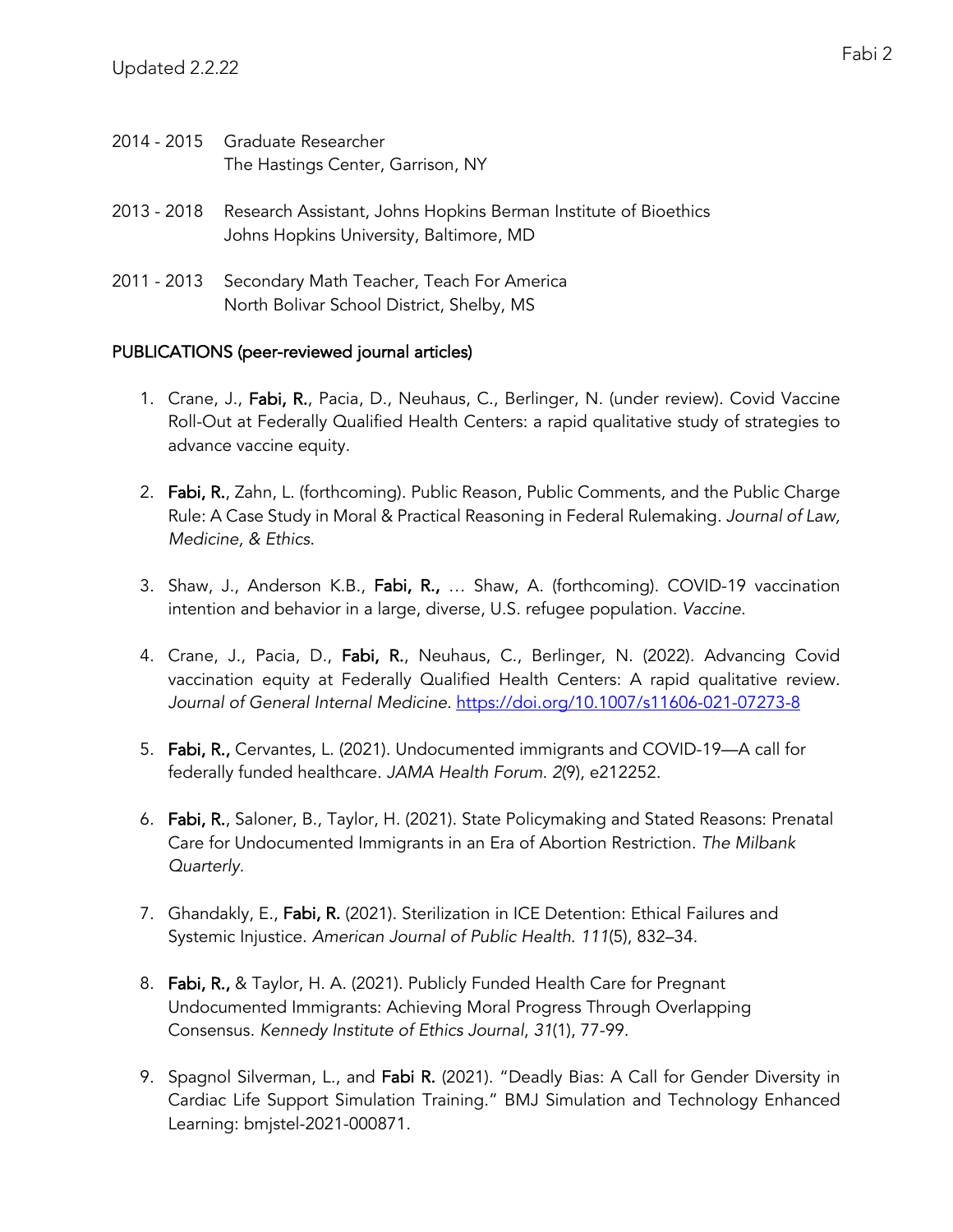- 10. Fabi, R., Goldberg, D. (2021). Bioethics, (Funding) Priorities, and the Perpetuation of Social Injustice. *American Journal of Bioethics:1-14.*  doi:10.1080/15265161.2020.1867934
- 11. Fabi, R., Ludmir, J. (2020). Pregnancy, Pandemics, and Public Health Policy. *Women's Health Issues*. doi: 10.1016/j.whi.2020.12.001
- 12. Fabi, R., Singh, N., Persad, G., Spiegel, P., Serwer, D., Rubenstein, L. (2020). Determining the Number of Refugees to be Resettled in the United States: An Ethical and Human Rights Analysis. *Journal of Immigrant & Refugee Studies. 19*(2), 142-156.
- 13. Messing, A., Fabi, R., Rosen, J. (2020). Reproductive Injustice at the U.S. Border. *American Journal of Public Health, 110*(3), 339-344.
- 14. Fabi, R., Taylor, H. (2019). Prenatal Care for Undocumented Immigrants: Professional Norms, Ethical Tensions, & Practical Workarounds. *Journal of Law, Medicine & Ethics, 47*, 398-408.
- 15. Fabi, R. (2019). Why Physicians Should Advocate for Undocumented Immigrants' Unimpeded Access to Prenatal Care. *AMA Journal of Ethics, 21*(1), e93-99.
- 16. Switzer, G., Macis, M., Fabi, R., Abress, L., Confer, D., Bruce, J., . . . Dew, M.A. (2018). Providing level-of-match information to perfectly matched unrelated donors: Evaluating acceptability and potential changes in donor availability. *Biology of Blood and Marrow Transplantation, 24*(10), 2110-2118.
- 17. Wherry, L., Fabi, R., Schickedanz, A., & Saloner, B. (2017). State And Federal Coverage For Pregnant Immigrants: Prenatal Care Increased, No Change Detected For Infant Health. *Health Affairs, 36*(4), 607-615.
- 18. Fabi, R., & Saloner, B. (2016). Covering Undocumented Immigrants State Innovation in California. *New England Journal of Medicine, 375*(20), 1913-1915.
- 19. Kass, N., Faden, R., Fabi, R., Morain, S., Hallez, K., Whicher, D., . . . Pitcavage, J. (2016). Alternative consent models for comparative effectiveness studies: Views of patients from two institutions. *AJOB Empirical Bioethics, 7*(2), 92-105.
- 20. Fabi, R. (2016). "Respect for Persons," Not "Respect for Citizens". *American Journal of Bioethics 16*(10), 69-70.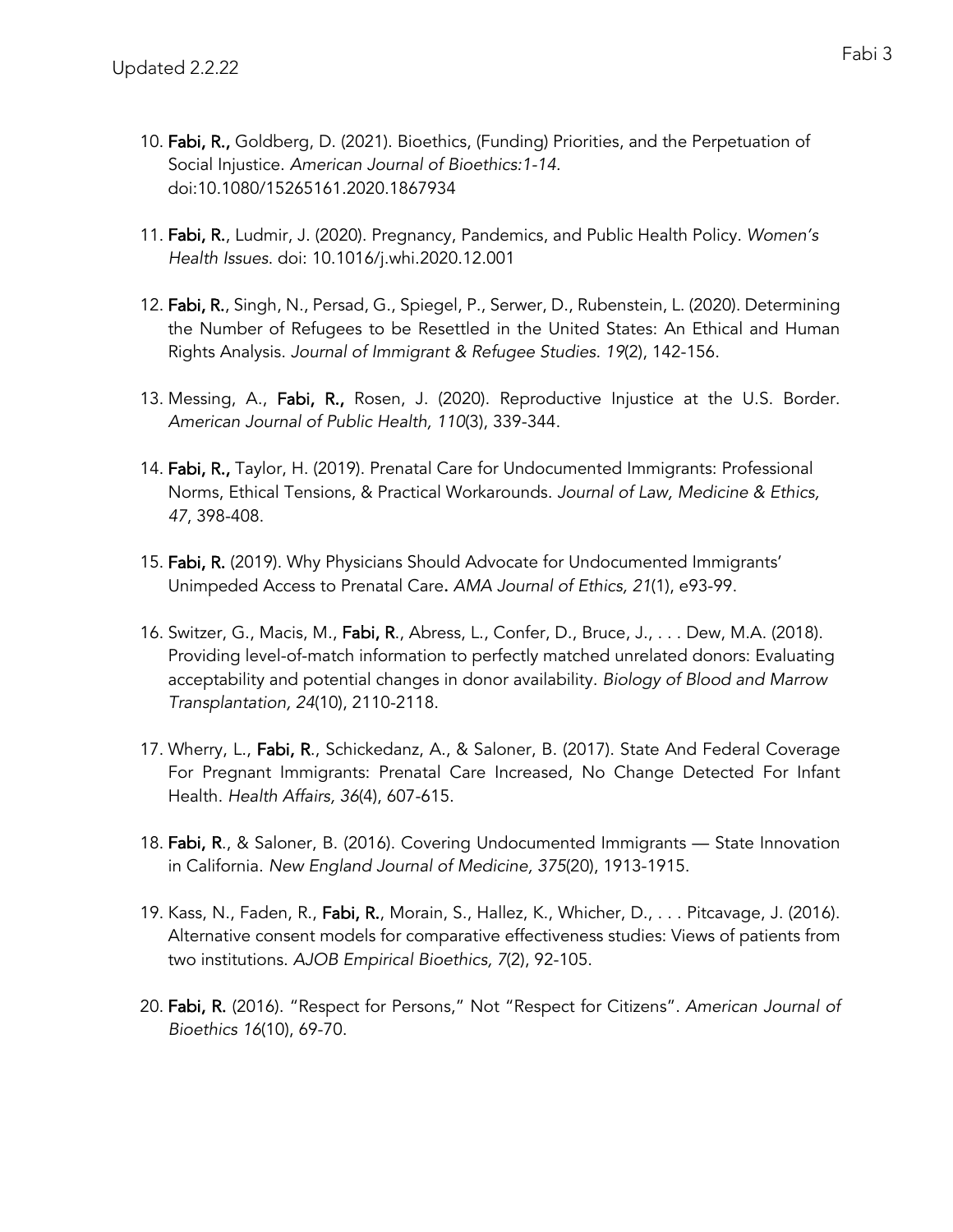# PUBLICATIONS (book chapters)

1. Fabi, R. (2019). Public Health Ethics and Issues Related to Immigrants and Refugees in *The Oxford Handbook of Public Health Ethics*, Kahn, J., Kass, N., Mastroianni, A. (eds). Oxford University Press. http://www.oxfordhandbooks.com/view/10.1093/oxfordhb/9780190245191.001.0001/o xfordhb-9780190245191-e-18

# PUBLICATIONS (book reviews)

1. Fabi, R. (2017). The Health of Newcomers, by Patricia Illingworth and Wendy Parmet. *American Journal of Bioethics 17*(12), W4-W5.

# PUBLICATIONS (other)

- 1. Fabi, R. 2021. Bioethicists Respond: How Can Medical And Nursing Schools Prepare Students to Respond to The Social And Racial Inequities Created And Worsened by The COVID-19 Pandemic?. American Journal of Bioethics Blog. https://www.bioethics.net/2021/02/bioethicists-respond-how-can-medical-and-nursingschools-prepare-students-to-respond-to-the-social-and-racial-inequities-created-andworsened-by-the-covid-19-pandemic/
- 2. Berlinger, N., Wynia, M., Powell, T., Hester, D.M., Milliken, A., Fabi, R.... Jenks, N.P. (2020). Ethical Framework for Health Care Institutions and Guidelines for Institutional Ethics Services Responding to the Novel Coronavirus Pandemic: Managing Uncertainty, Safeguarding Communities, Guiding Practice. The Hastings Center. https://www.thehastingscenter.org/ethicalframeworkcovid19/
- 3. Fabi, R. (2014). Undocumented Immigrants in the United States: Access to Prenatal Care. Undocumented Patients Project. http://www.undocumentedpatients.org/issuebrief/undocumented-immigrants-in-theunited-states-access-to-prenatal-care/
- 4. Fabi, R. & Banarjee, M. (2014). What Do We Owe to Child Migrants? Bioethics Forum. http://www.thehastingscenter.org/Bioethicsforum/Post.aspx?id=6943&blogid=140

# MANUSCRIPTS IN PREPARATION

- 1. Fabi, R., Muyat, H. Genetic Privacy at the Border: Public Comments on the Regulation Requiring Routine Collection of Genetic Information from Migrants and Asylum Seekers.
- 2. Fabi, R. Three Cases in Physician Advocacy for Immigrant Health during the COVID-19 Pandemic.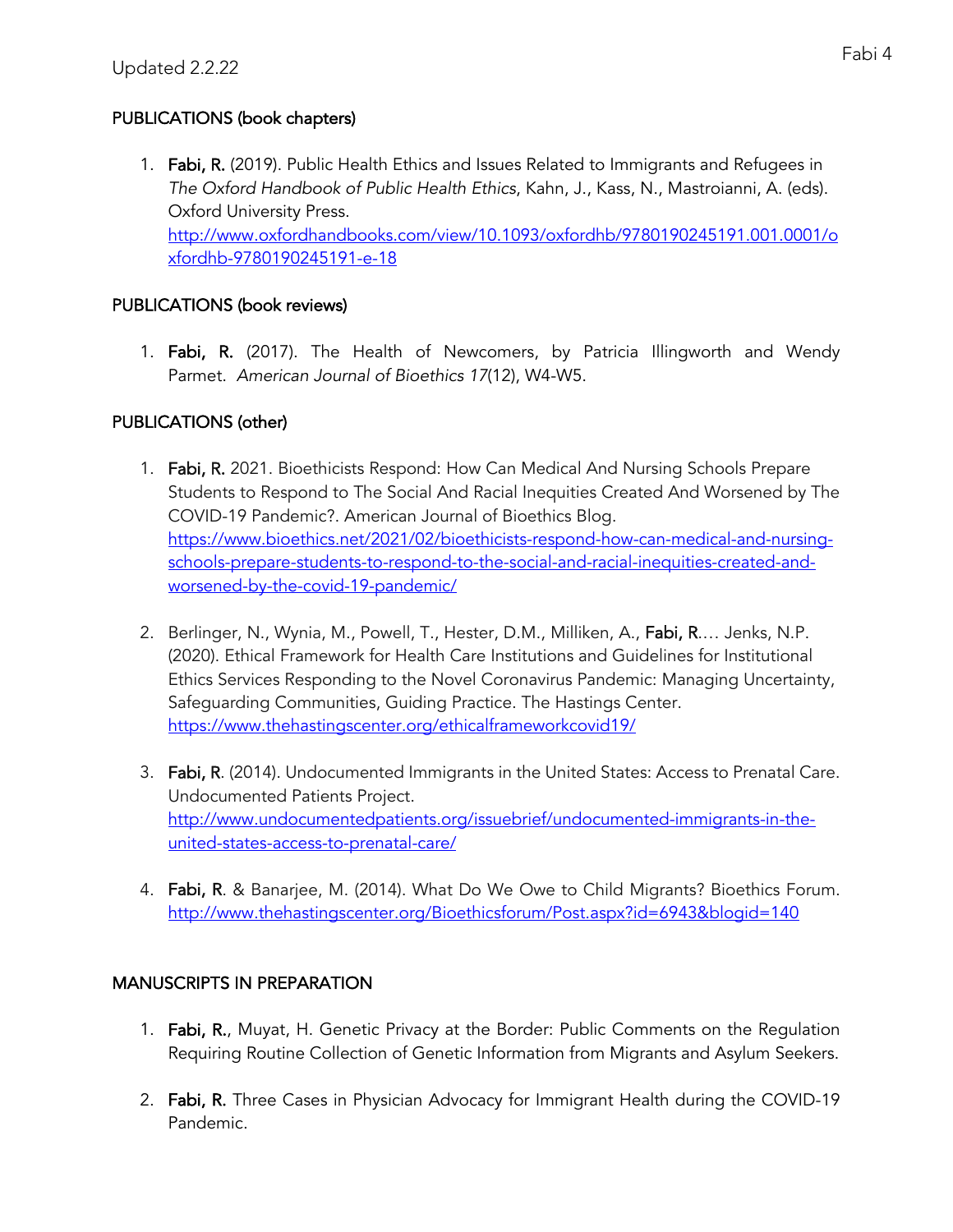# **GRANTS**

2013 - 2015 Agency for Healthcare Research and Quality NRSA Training Grant #T32HS000029 PI: Albert Wu, MD, Johns Hopkins Bloomberg School of Public Health

## **FELLOWSHIPS**

- 2019 2021 Greenwall Fellowship in Bioethics, National Academy of Medicine
- 2016 2017 Gordis Teaching Fellowship, Johns Hopkins University
- 2015 Health Resources and Services Administration (HRSA) Trainee Fellowship

## HONORS AND AWARDS

| 2017 | Barbara Starfield Scholarship                                            |
|------|--------------------------------------------------------------------------|
| 2016 | Carefirst Hal Cohen Memorial Scholarship Award                           |
| 2016 | Center for Qualitative Studies in Health and Medicine Dissertation Award |

## WORKING GROUPS, PLANNING COMMITTEES, AND TASKFORCES

- 2020 2022 Committee on Emerging Science, Technology, and Innovation (CESTI). Academic Collaborator. The National Academy of Medicine.
- 2020 2021 Roundtable on the Promotion of Health Equity. Academic Collaborator. The National Academy of Medicine. Planning Committee: "Doing it Right: Contact Tracing and Health Equity"
- 2020 2021 Roundtable on Genomics and Precision Health. Academic Collaborator. The National Academy of Medicine. Equity working group.
- 2019 2020 An Examination of Emerging Bioethical Issues in Biomedical Research A Workshop. Convened by the National Academies of Sciences, Engineering, and Medicine. Planning Committee.
- 2018 Working Group on Creating Systems of Safety for Immigrant Health. Convened by the Hastings Center.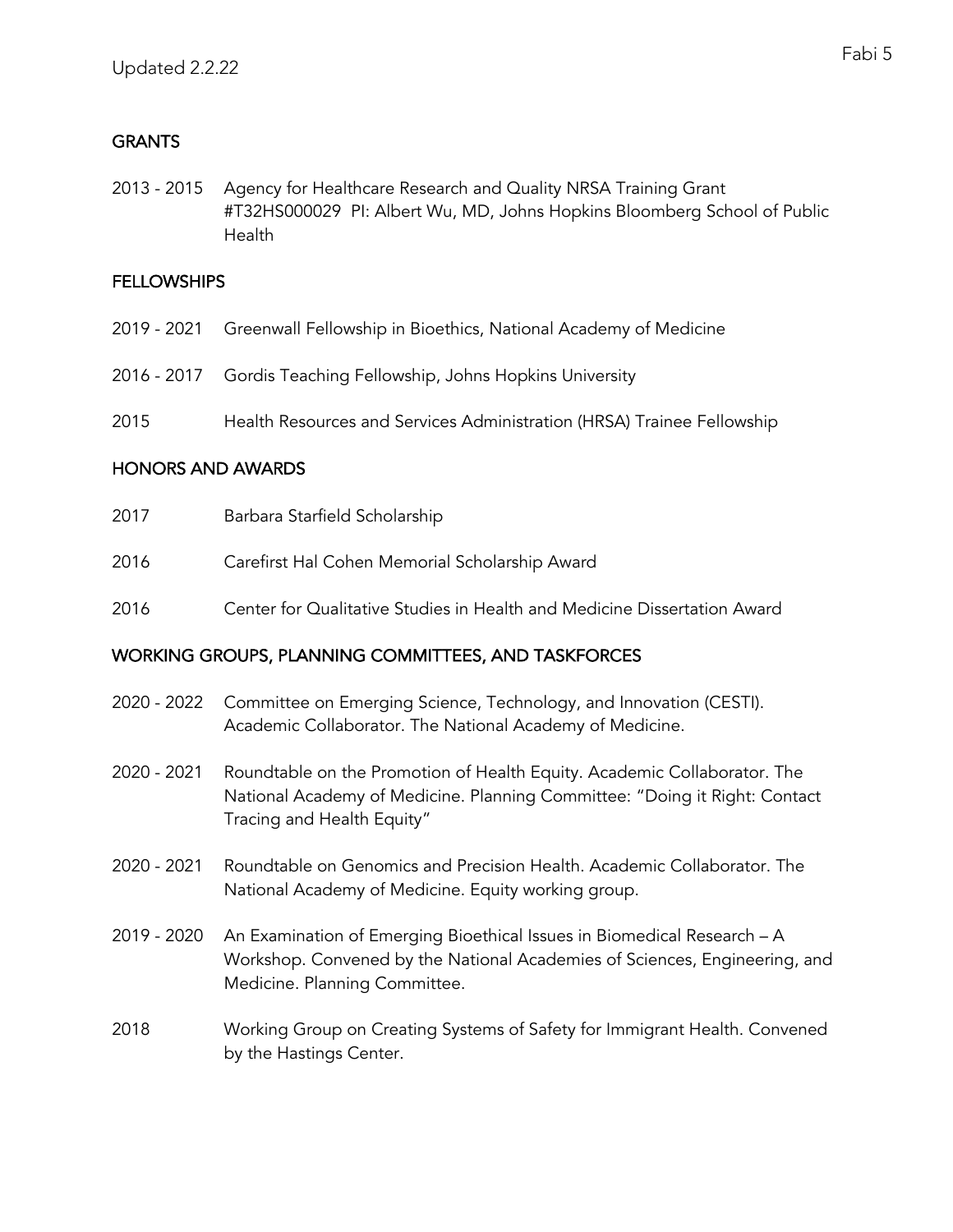# **TEACHING**

## *SUNY Upstate Medical University*

| $2019 -$    | Director, Physicians and Social Responsibility II (elective for MS2 students)                 |
|-------------|-----------------------------------------------------------------------------------------------|
| $2019 -$    | Co-Director, Responsible Conduct of Scientific Research (required course for PhD<br>students) |
| $2018 -$    | Faculty Group Leader / Guest-Lecturer, Patients to Populations (required MS1)<br>course).     |
| $2019 -$    | Faculty Facilitator, Department of Medicine Resident Ethics Retreat                           |
| 2018 - 2019 | Director, Public Health Policy (core course for MPH students)                                 |
| $2021 -$    | Guest Lecturer, Public Health Policy (core course for MPH students)                           |
| 2018        | Guest-Lecturer, Physicians and Social Responsibility I (elective for MS1 students)            |
| 2018        | Guest-Lecturer, Health Care Ethics (ethics course for Health Professions students)            |

## *Johns Hopkins University*

| 2017 - 2018 Director, Beyond Borders: Migration, Ethics, and Public Health (elective course for |
|-------------------------------------------------------------------------------------------------|
| undergraduate Public Health Studies students. Gordis Teaching Fellow)                           |

- 2016 2017 Instructor, Foundations of Bioethics (required course for Masters of Bioethics students)
- 2015 2016 Guest Lecturer, Ethical Issues in Public Health (Masters-level)
- 2015 2016 Guest Lecturer, Crisis and Response in Public Health Policy (Masters-level)
- 2015 2018 Guest Lecturer, Ethical Issues in Health Policy: Public Health and Health Care (Masters-level)
- 2016 Guest Lecturer, State Healthcare Policy (Masters-level)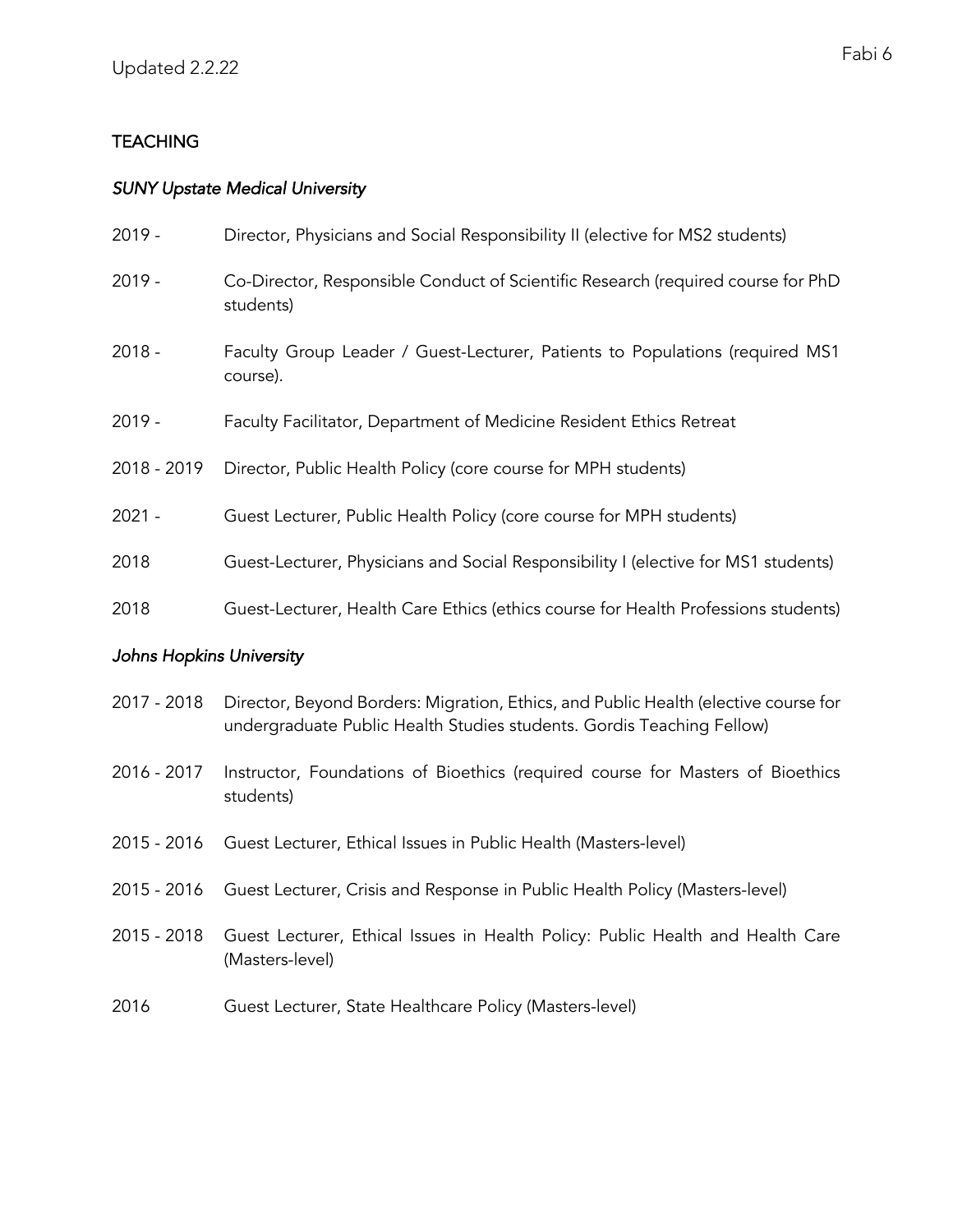## NATIONAL SERVICE

## *American Society for Bioethics and Humanities*

- 2021 Director-at-Large
- 2018 2020 Chair, Public Health Affinity Group

## *Association for Prevention Teaching and Research*

2019 - 2021 Co-Chair, National Policy Committee on Refugee and Immigrant Health

## UNIVERSITY SERVICE

## *SUNY Upstate Medical University*

- 2021 Center for Bioethics and Humanities Faculty Hire Search Committee
- 2021 Pre-Clerkship Curricular Renewal Working Group
- 2021 Departmental Diversity Advocate, Center for Bioethics and Humanities
- 2020 Dean's Advisory Committee on Diversity & Inclusion
- 2020 Educational Research Strategic Plan Working Group
- 2019 Medical College Assembly Executive Committee (MCAEC)
- 2019 Upstate University Hospital Ethics Consult Service
- 2019 Upstate University Hospital Ethics Committee
- 2018 Faculty Council DACA Taskforce (Chair)
- 2018 2019 Masters of Public Health Curriculum Committee

## *Johns Hopkins Bloomberg School of Public Health*

- 2016 2017 Schoolwide Doctoral Tuition Taskforce
- 2016 2017 Doctoral Student Council
- 2015 2017 Bioethics PhD Program Committee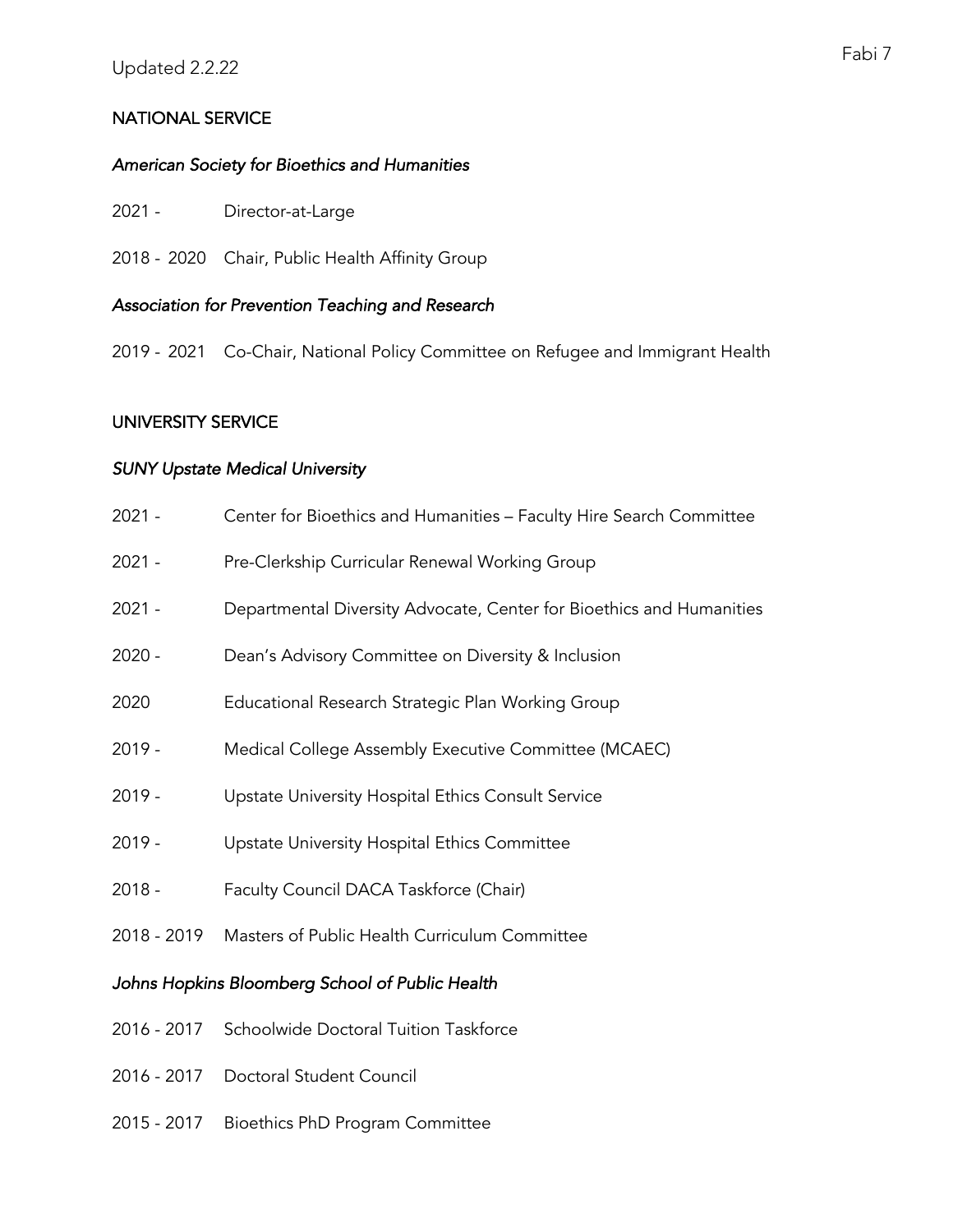2016 - 2017 Bioethics PhD Curriculum Committee

## EDITORIAL SERVICE

Peer reviewer for:

- 1. *AMA Journal of Ethics*
- 2. *Journal of Law, Medicine, & Ethics*
- *3. American Journal of Public Health*
- *4. Journal of Women's Health*
- 5. *Disability and Health Journal*
- 6. *Women's Health Issues*
- *7. Value in Health*
- *8. Health Equity*
- *9. Developing World Bioethics*
- *10. PLOS One*
- *11. American Journal of Preventive Medicine*
- 12. *BMC Public Health*
- 13. *Annals of Internal Medicine*

## COMMUNITY SERVICE

2019 - 2021 Secretary, CNY Pride. 2020 Pride COVID-19 Response Director. Ethics Committee Chair. Interim Event Committee Chair.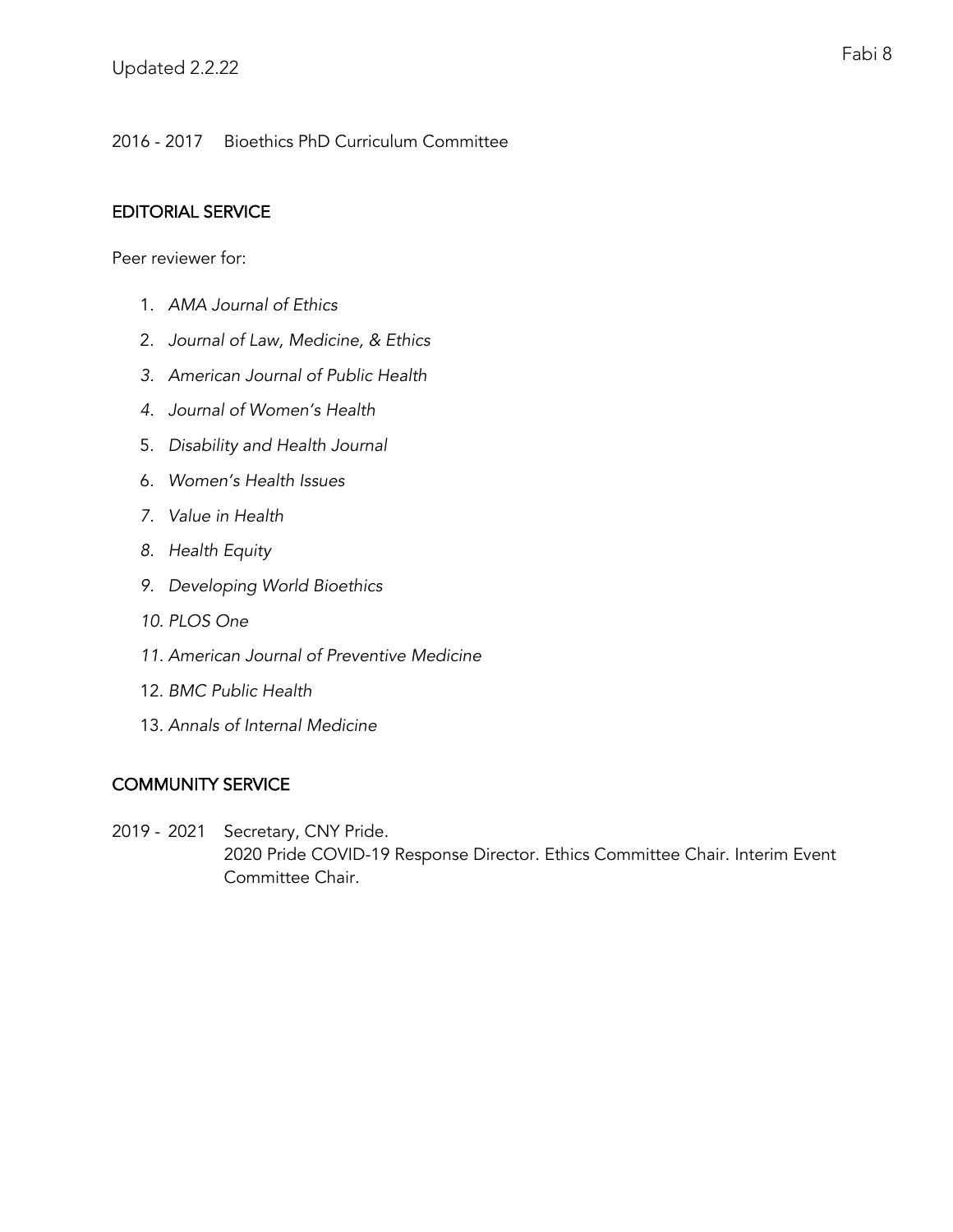# INVITED PRESENTATIONS:

*NATIONAL*

- 2022 "Policies Affecting the Health of Immigrants and Refugees in the United States." Indiana Primary Health Care Association. Virtual due to COVID-19.
- 2021 "Immigrants, Injustice, and Invisible Walls: Reducing Barriers to Immigrant Health." Keynote Address. Covering Kids and Families of Indiana – State of Coverage Policy Summit. Virtual due to COVID-19.
- 2021 "Determining the Number of Refugees to be Resettled in the United States: An Ethical and Human Rights Analysis." Johns Hopkins Bloomberg School of Public Health and Johns Hopkins School of Advanced International Studies. Washington, D.C. Virtual due to COVID-19.
- 2018 "Determining the Number of Refugees to be Resettled in the United States: An Ethical and Human Rights Analysis." Johns Hopkins University Exploration of Practical Ethics: A Symposium of Seven Projects. Baltimore, MD.
- 2017 "High Priority Donor Messaging Evaluation Project." National Marrow Donor Program Annual Spring Summit, Minneapolis, MN.

## *REGIONAL/LOCAL*

- 2021 "Advocacy + Immigrant Health." Health Justice 2021. SUNY Upstate Medical University. Syracuse, NY. Virtual due to COVID-19.
- 2020 "Policy Restrictions and Immigrant Health: Clinician Distress, Practical Workarounds, and Opportunities for Advocacy." Department of Obstetrics and Gynecology Grand Rounds, University of Rochester Medical Center. Rochester, NY.
- 2020 "Bioethics, Social Responsibility, & Immigrant Health: Ethical Policy Advocacy for Health Professionals." Health Justice 2020: Visions of Equity. SUNY Upstate Medical University. Syracuse, NY.
- 2018 "Sanctuary: Creating Systems of Safety for Undocumented Patients." Syracuse University Population Health Symposium, Syracuse, NY.
- 2018 "Reproductive Justice and Undocumented Immigrant Health: The Policy Landscape." Public Health and Preventive Medicine Grand Rounds Series. SUNY Upstate Medical University, Syracuse, NY.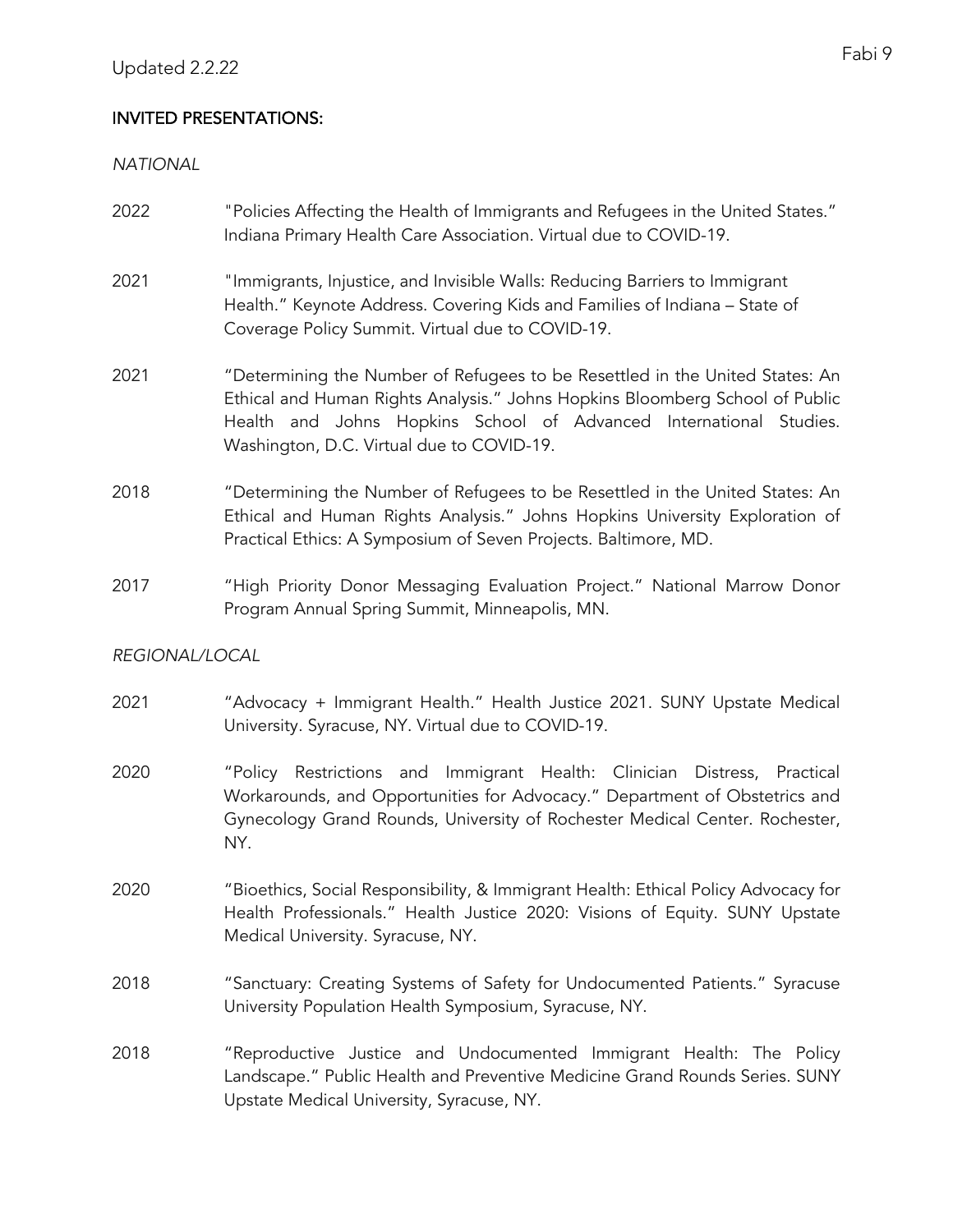## CONFERENCE PRESENTATIONS:

#### *INTERNATIONAL*

2020 "Is that Bioethics? How Bioethicists foster solidarity with immigrants, migrants and marginalized students." Panel. World Congress of Bioethics - International Association of Bioethics. Virtual due to COVID-19.

## *NATIONAL*

- 2021 "Balancing a Public Health Emergency and Cultural Humility: Resettled Refugees and COVID-19 Vaccine Hesitancy." American Society for Bioethics and Humanities Annual Meeting. Virtual due to COVID-19.
- 2021 "Three Cases in Physician Advocacy for Immigrant Health during the COVID-19 Pandemic – Lessons for Teaching Advocacy in Medical School." American Society for Bioethics and Humanities Annual Meeting. Virtual due to COVID-19.
- 2021 "Vaccine Hesitancy or Vaccine Inaccessibility? Resettled Refugees and COVID-19 Vaccine Uptake." American Public Health Association Annual Meeting. Virtual due to COVID-19.
- 2020 "Public Comments on the Routine Collection of Genetic Information from Asylum Seekers." 22<sup>nd</sup> Annual American Society for Bioethics and Humanities Annual Meeting. Virtual due to COVID-19.
- 2020 "Public Reason, Public Comments, and Public Charge: Moral & Practical Reasoning in Federal Rulemaking." Association for Prevention Teaching and Research Annual Meeting. San Antonio, TX.
- 2020 "Making Social Determinants and Cultural Humility Visible: Best Practices for Bedside Teaching." Association for Prevention Teaching and Research Annual Meeting. San Antonio, TX.
- 2020 "Role of Academia in Addressing Health Needs of Migrant Populations." Association for Prevention Teaching and Research Annual Meeting. San Antonio, TX.
- 2020 "Public Health Humanities: Building the Field." Panel. International Health Humanities Consortium: The Politics of Health Conference. Vanderbilt University. Nashville, TN. (canceled due to COVID-19)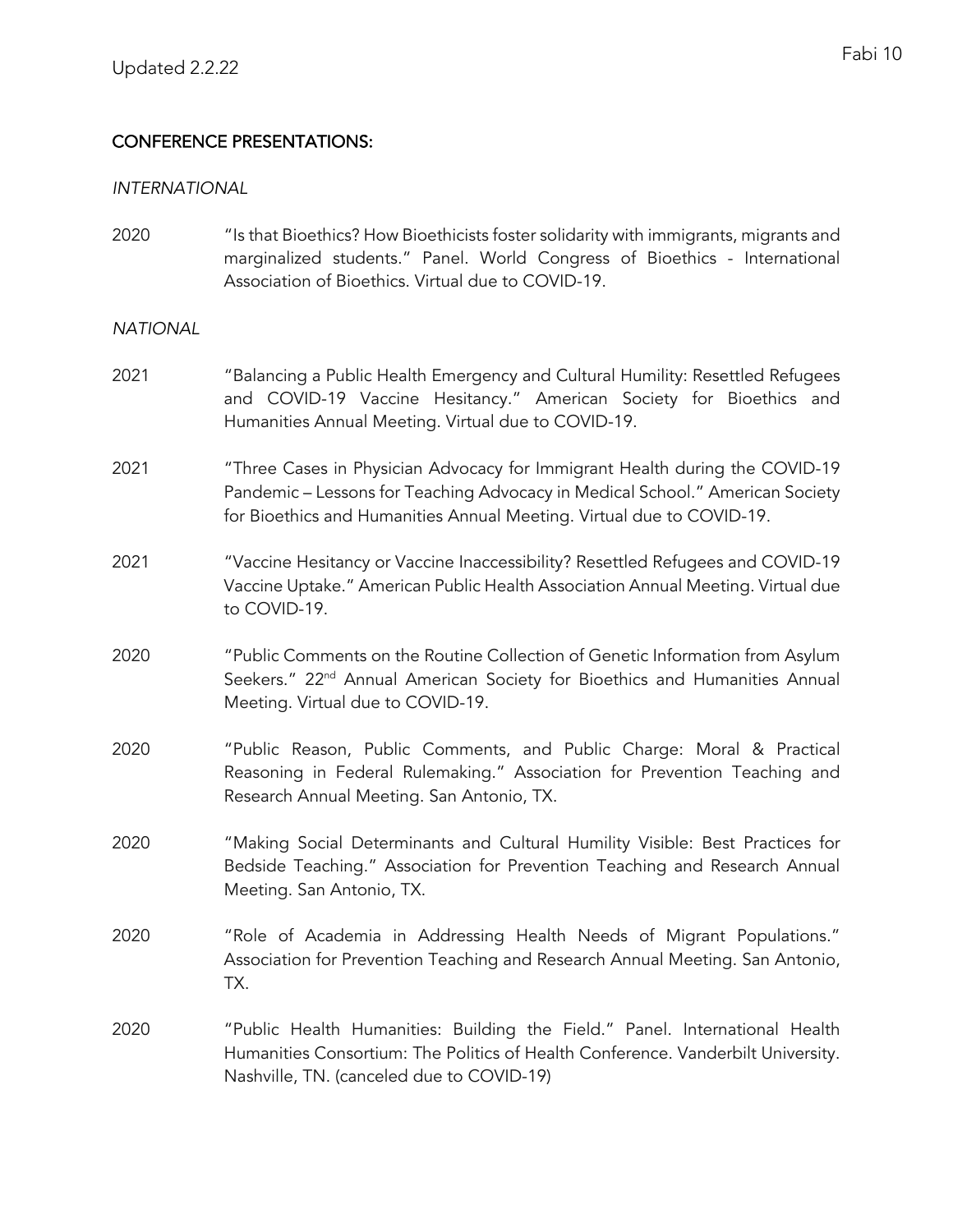| 2019 | "State Policymaking Around Prenatal Care for Undocumented Immigrants in an<br>Era of Abortion Restriction: A Case in Moral and Prudential Public Reason."<br>American Public Health Association Annual Meeting. Philadelphia, PA.             |
|------|-----------------------------------------------------------------------------------------------------------------------------------------------------------------------------------------------------------------------------------------------|
| 2019 | "Public Reason and Federal Rulemaking Around Non-Citizen Health: A Qualitative<br>Analysis of the Public Comments on the Proposed Changes to the Public Charge<br>Rule." American Public Health Association Annual Meeting. Philadelphia, PA. |
| 2019 | "'But What Can I Actually Do?'—How Bioethicists Can and Do Work for Immigrant<br>Justice." 21 <sup>st</sup> Annual American Society for Bioethics and Humanities Annual<br>Meeting. Pittsburgh, PA.                                           |
| 2019 | "Reproductive Injustice at the Border." 21 <sup>st</sup> Annual American Society for Bioethics<br>and Humanities Annual Meeting. Pittsburgh, PA.                                                                                              |
| 2018 | "Determining the Number of Refugees to be Resettled in the United States: An<br>Ethical and Human Rights Analysis." 20 <sup>th</sup> Annual American Society for Bioethics<br>and Humanities Meeting, Anaheim, CA.                            |
| 2017 | "Provider Perspectives on Prenatal Care for Undocumented Immigrants: A Case<br>Study in Practice and Ethics." 19 <sup>9h</sup> Annual American Society for Bioethics and<br>Humanities Meeting, Kansas City, MO.                              |
| 2016 | "Prenatal Care for Undocumented Immigrants: A Comparative Case Study in<br>Policy and Ethics." 18th Annual American Society for Bioethics and Humanities<br>Meeting, Washington, DC.                                                          |
| 2015 | "Bioethicists or Bunglers? The Role of Empirical Bioethics in Kant's Moral Law."<br>17 <sup>th</sup> Annual American Society for Bioethics and Humanities Meeting, Houston, TX.                                                               |
| 2015 | "Ethical and Policy Implications of State Variation in Publicly Funded Prenatal Care<br>for Undocumented Immigrants." 17 <sup>th</sup> Annual American Society for Bioethics and<br>Humanities Meeting, Houston, TX.                          |
| 2015 | "Ethical and Policy Implications of State-Level Variation in Access to Publicly<br>Funded Prenatal Care for Undocumented Immigrants." 21st Annual NRSA<br>Trainees Conference, Minneapolis, MN.                                               |
| 2015 | "Alternative Consent Models for Comparative Effectiveness Research: Patient<br>Perspectives." 21st Annual NRSA Trainees Conference, Minneapolis, MN.                                                                                          |
| 2011 | "The Devil is in the Details: Research Ethics Policy and Practice in Non-Western<br>Nations." 14 <sup>th</sup> Annual National Undergraduate Bioethics Conference at Duke<br>University, Durham, NC.                                          |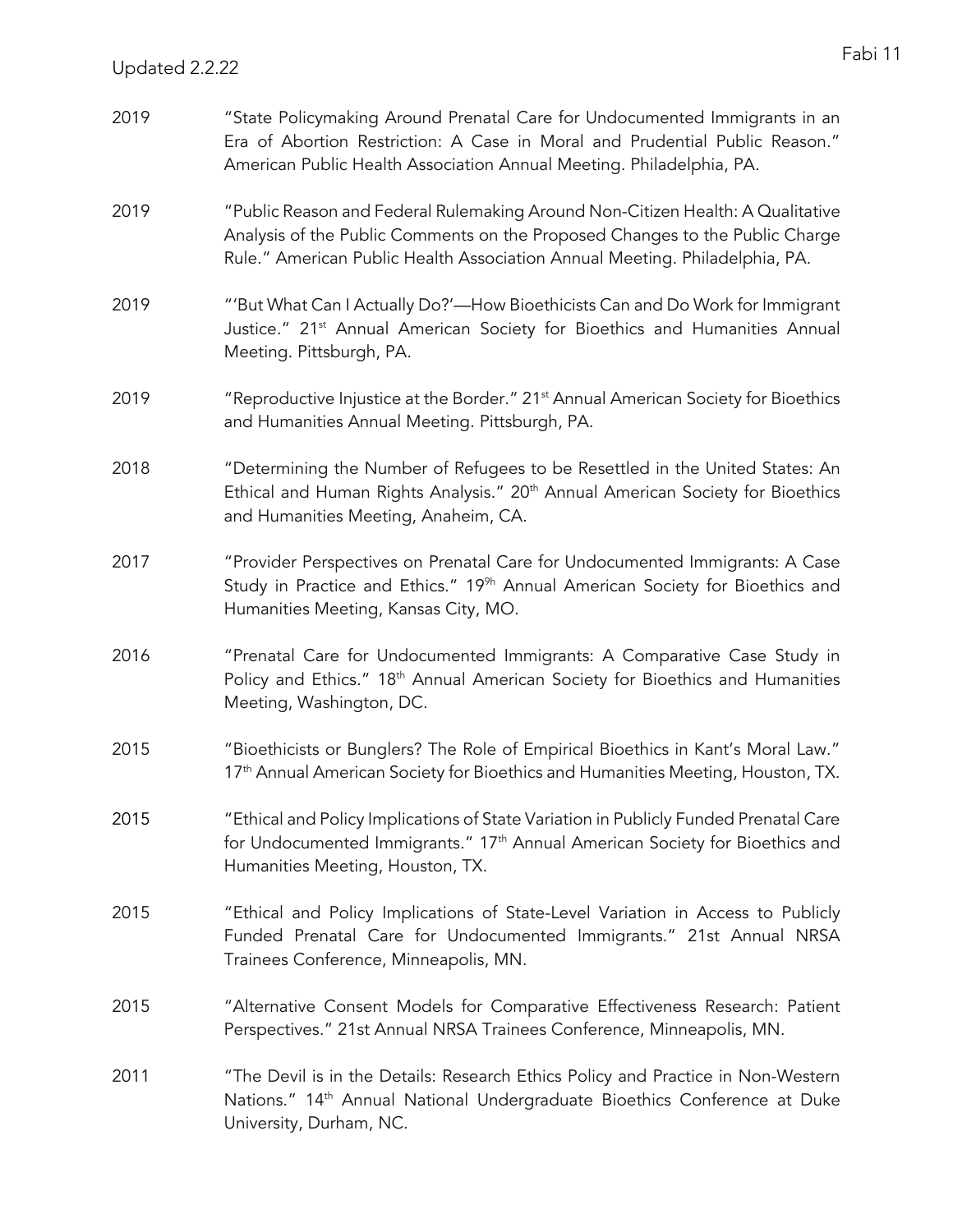2010 "The Dialectic of Utility and Justice in Kidney Allocation: Crafting an Ethical Balance." 13<sup>th</sup> Annual National Undergraduate Bioethics Conference at the University of Puget Sound, Tacoma, WA.

## PODCASTS / TELEVISION

- 2021 Clue: Upstate faculty member who creates crossword puzzles (4 letters). *The Informed Patient*. December 10, 2021.
- 2019 What ethics has to do with health policy. *HealthLink On Air*. February 22, 2019.
- 2019 Upstate faculty member fulfills lifelong dream of appearing on 'Jeopardy!'. *HealthLink On Air*. February 21, 2019.
- 2019 Jeopardy! Contestant. February 18, 2019 (winner) / February 19, 2019 (returning champion).
- 2018 Commenting on the "Public Charge" and How to Respond to Federal Policy Change Proposals that Will Affect Patients' Health. *AMA Journal of Ethics: Ethics Talk*. November 19, 2018.
- 2016 NEJM Interview: Rachel Fabi on recent legislative measures to extend insurance coverage for undocumented immigrants in California. *New England Journal of Medicine Interviews*. November 16, 2016.

## POSTERS

2015 "Alternative Consent Models for Comparative Effectiveness Research: Patient Perspectives." Academy Health Annual Research Meeting, Minneapolis, MN.

## PROFESSIONAL SOCIETY MEMBERSHIPS

- 2014 American Society for Bioethics and Humanities (2018 – 2020, Chair, Public Health Affinity Group) (2021 – present, Director-at-Large)
- 2018 Delta Omega Honor Society, Alpha Chapter